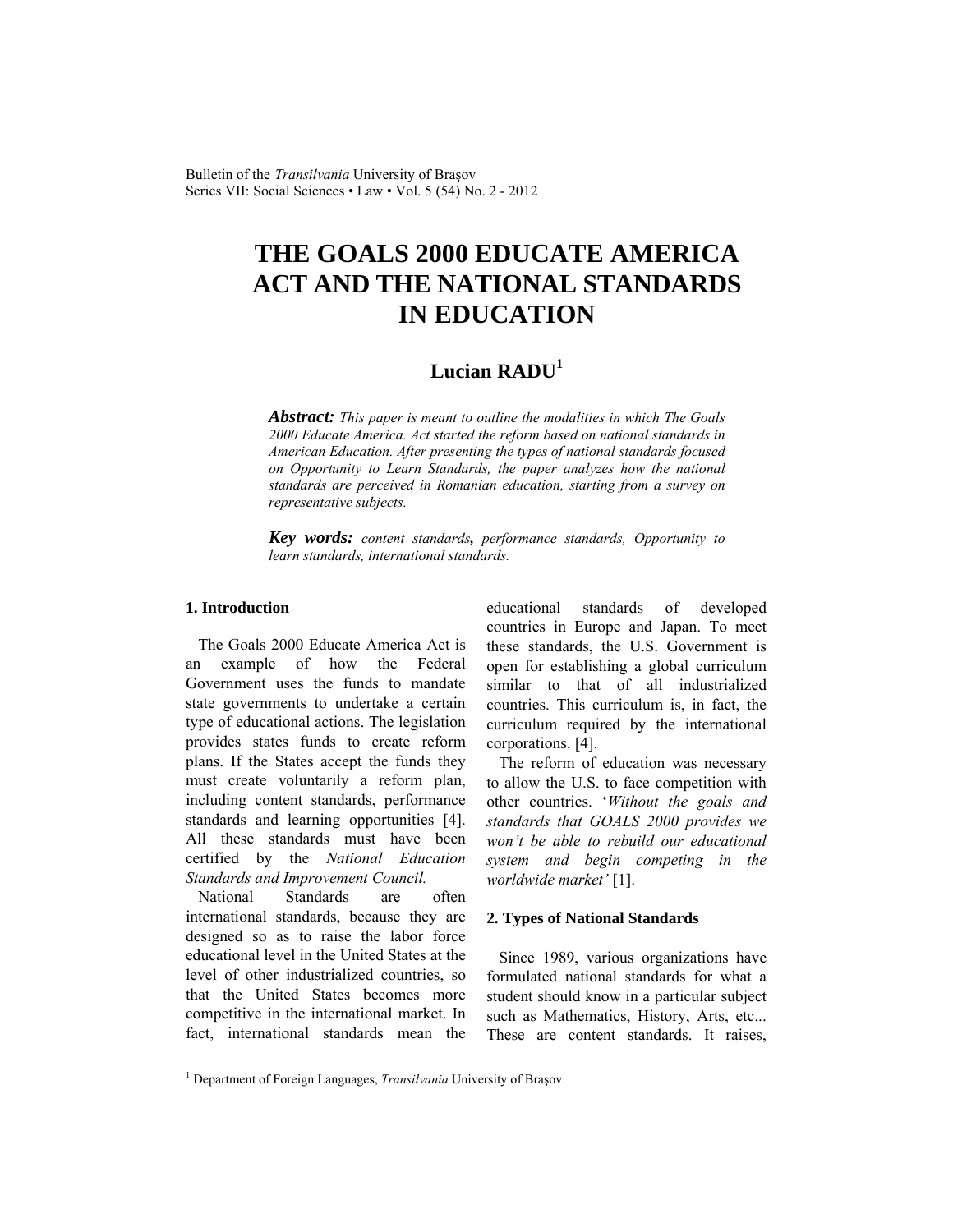however, the issue of how well a student should know these contents. They are called performance standards [4].

Establishing national contents and performance standards would lead to the possibility of establishing a national curriculum. One of the issues that arose was that many schools had the disadvantage that they might not ensure students the necessary opportunities to reach standards. A number of schools in the United States did not have adequate textbooks, qualified teachers, and the establishment of national standards without improving learning opportunities would have prevented the students from reaching the level of competence set by standards. [4]. Consequently, educators asked for national standards to contain some provisions, which may ensure the possibility that all students can learn contents at the level required by performance standards.

#### **3. Opportunity to Learn Standards**

In addition to the concern for performance standards and more rigorous scores accountability, other concerns were justified, especially that of blaming students if they did not reach high standards, because they had not received adequate learning opportunities. Therefore, *Goals 2000 Educate America Act* specifies standards for providing learning opportunities. The reason for stating these standards is clearly stated in the law. It is necessary for schools to be responsible for their students' results, and that responsibility must be measurable [2].

*The National Council on Education Standards and Testing* states that '*if not accompanied by measures to ensure equal opportunities to learn, national content and performance standards could help widen the achievement gap between the advantaged and disadvantaged in our*  *society'* [2]. Equity in education becomes questionable because equity does not mean using the same methods for all students. For example, students with disabilities should be treated differently when discussing Opportunity to Learn Standards. It is often thought that the standards are disadvantageous for students who come from poor families and from minority groups, who are at an impasse when increasingly high expectations and increasingly difficult contents are imposed on them. The same burden falls on students with disabilities if students with disabilities are not included when performance standards are implemented, there is a risk that they will be regarded as second rank citizens, for which teachers are not responsible. Therefore, it is considered by some educators that students with disabilities and disadvantaged students should be offered more learning opportunities, rather than having reduced expectations concerning their results. Schools must provide them qualitative education as a way to help them achieve high standards.

How do we define Opportunity to Learn Standards?

Opportunity to Learn Standards depend, to a large extent, on how the term is defined and how they are measured. In The *Goals 2000 Educate America Act*, Opportunity to Learn Standards are defined as '*the criteria for, and the basis of assessing the sufficiency or quality of the resources, practices and conditions necessary at each level of the education system to provide all students with the opportunity to learn the material in voluntary national content standards or state content standards'* [2]. National Opportunity to Learn Standards refer to the following aspects:

- $\triangleright$  Curricula;
- $\triangleright$  Resources and teaching technology;
- > Teachers' professionalism;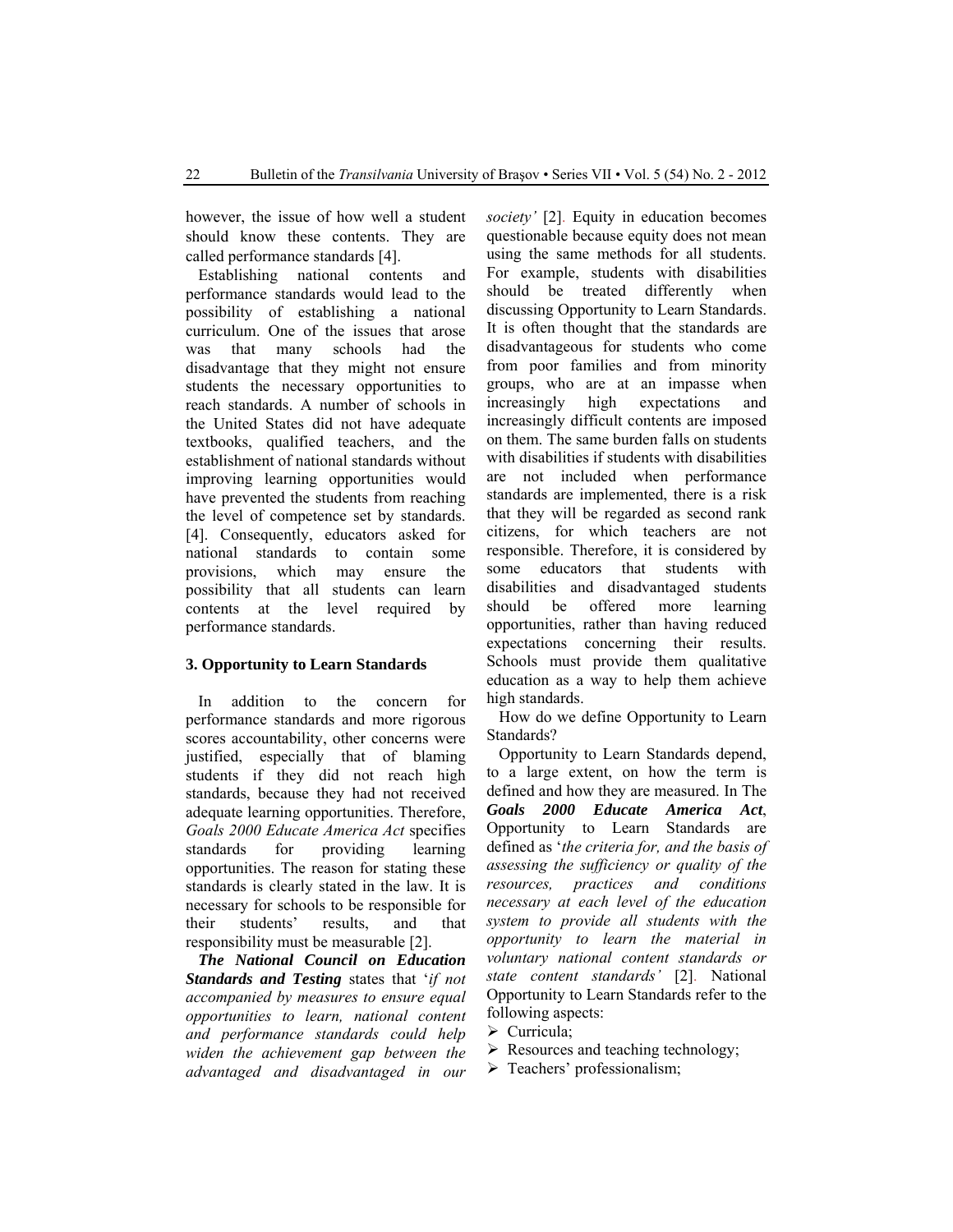- $\triangleright$  Alignment of curricula, instructional practices and assessment to content standards;
- $\triangleright$  The safety and security of learning environment;
- $\triangleright$  Non-discriminatory curricula, policies and educational practices;
- $\triangleright$  Other factors which help students receive equal opportunities that enable them to meet the requirements set by performance standards.

# **3. How the National Standards are perceived in Romanian Education?**

In order to find out how the National Standards are perceived in Romania we initiated a survey starting from the hypothesis that there is an increased reluctance towards national standards from the part of Romanian students, teachers and parents.

#### **4.1. Description of the Sample Subjects**

The research took place from February to July 2011, and 700 subjects from Braşov County were involved. The subjects' sample is differentiated according to certain criteria:

• Age: 24.6% (172) belong to the 15-20 age category, 25% (176) to that of 20 -30, and 41.7% (292) to  $30 - 50$  category, and finally the remaining 8.6% (60) to that of those over 50 years old. It may be remarked that most subjects belong to the 30-50 age category; their relation to the educational system is either a direct one (as students or teachers), or indirect as parents.

#### **4.1.1. Socio-occupational Structure**

• **High school students**: 7.3% (51) from national colleges and high schools of Brasov (Unirea National College, Grigore Antipa High School, Dr. Ioan Meşotă National College).

• **Students:** 37.4% (262) University students from the faculties of Psychology and Education, Medicine, Nursing, Sociology and Economic Studies, all of them belonging to Transylvania University of Braşov. Students were chosen from these domains, because their future careers will be concerned with the economic, social protection and health care systems, and of course, those from the Faculty of Education will become the future educators or specialists in educational issues. We selected subjects according to three essential factors with major influence on the educative system: the economic, social and educational environments.

• **Teachers:** 22% (154) of the subjects belong to the high schools' teaching staff of Brasov and to Transylvania University

• **Parents**: in proportion of 33.3% (233) are in their majority the investigated students' parents.

**Gender**: 77% (539) of the subjects are women and 23% of them (161) men.

The American educational system has established national standards for students, schools, school districts and states. In the report *Romania of Education, Romania of Research*, the implementation of '*rigorous national standards for quality insurance'* is required, so far as regarding high schools' autonomy. [3] With regard to establishing performance and content standards for all students, Romanian teachers declare themselves the least in favor of this idea. Once again, their progressive tendency, which insists that students should be evaluated according to the capacities related to each student's level of psychological development, has an important influence.